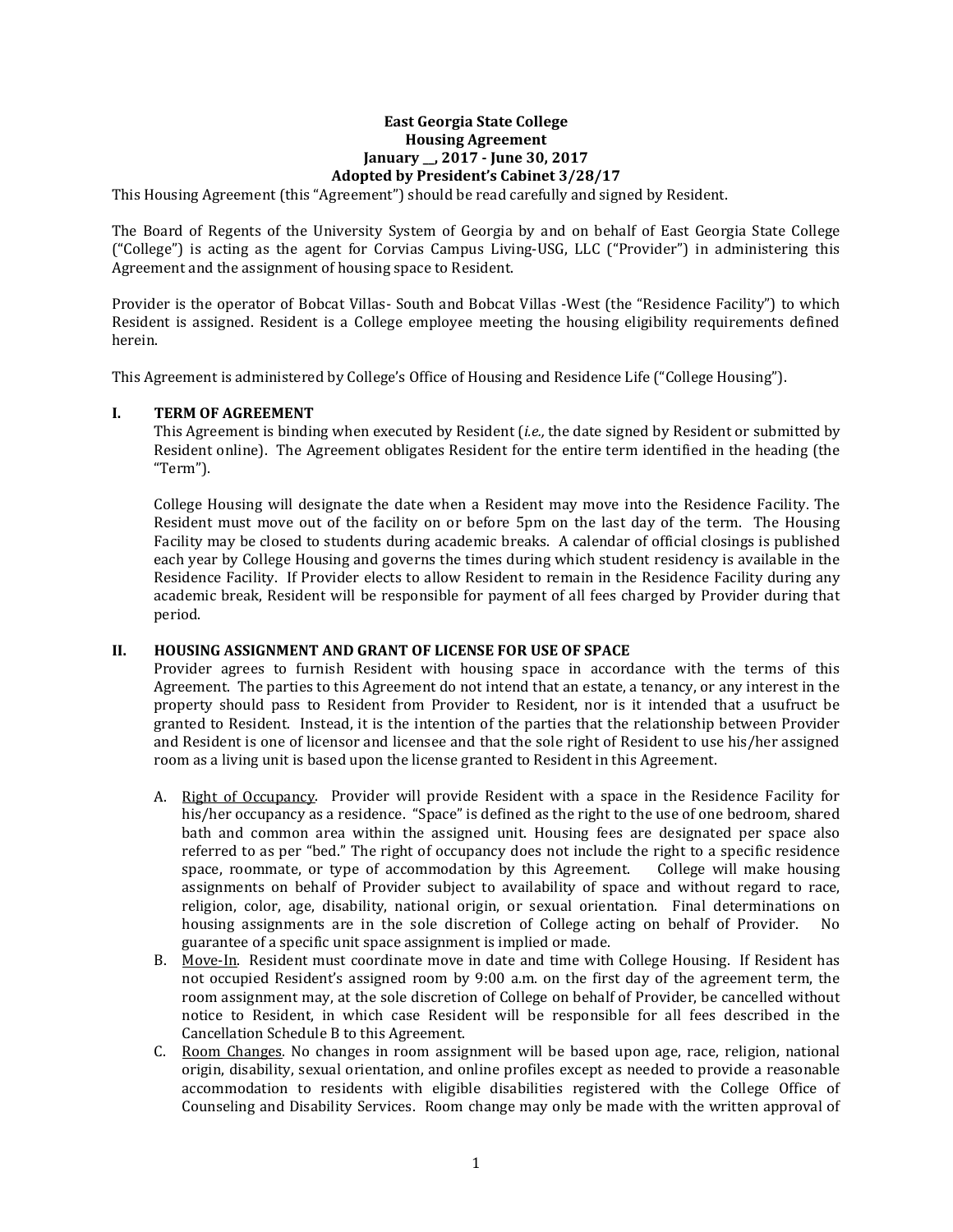College Housing and is dependent upon space availability, timing of the request, and grounds for transfer. Residents who receive approval for a room change may be charged a room change fee as shown on the College Housing website, which will be charged to Resident. Room changes that are not authorized by College Housing will result in a fine as shown on the College Housing website, which will be posted to Resident's account.

- D. Personal Residence. Resident is to use and occupy the assigned space exclusively as a personal residence and for no other purpose except as may be permitted by College acting on behalf of Provider. Resident may not occupy or reside in any space other than the assigned room except for customary use of the common areas of the Residence Facility.
- E. Conduct.
	- a. *Living Standards/Code of Conduct.* The College Housing Residence Hall Handbook ("the Guide") and the policies and procedures of the College govern Resident's use of the assigned space and conduct in the Residence Facility and are incorporated into this Agreement and made a part of it. The Guide is available on the College Housing website (www.ega.edu/offices/student\_affairs/housing) and hard copies are available upon request from College Housing. College reserves the right to revise the Guide at any time and to make such other rules as deemed appropriate or necessary for the safety, care, and cleanliness of the Residence Facility and for securing the comfort and convenience of all occupants of the Residence Facility. Resident agrees to abide by all College policies, procedures, and applicable law.
	- b. *Visitors.* Resident will be responsible in all matters regarding this Agreement for the conduct of anyone Resident invites or permits to enter the Residence Facility or its grounds. Any violation of the provisions of this Agreement by such a person will be attributed to Resident and will be grounds for cancellation of this Agreement by College on behalf of Provider, as well as grounds for discipline of Resident by College through its disciplinary process. Resident may have the same individual as an overnight guest for a maximum of two consecutive nights. If the Resident desires the aforementioned individual to be his or her guest for additional nights, the guest is subject to payment for the room at the prorated nightly rate. If Resident has a guest on campus without prior notification to College Housing or in violation of this paragraph, Resident will be in breach of this Agreement.
- F. Keys. Resident is issued a key for Resident's assigned space. This key remains the property of Provider and may not be duplicated by Resident or loaned to any other person by Resident.
- G. Reassignment. College Housing reserves the right to change Resident's housing assignment for purposes such as consolidation, maximization of space and resource utilization, responding to enrollment fluctuations, physical facility problems, establishment of a special interest building, floor, unit, or section, disciplinary reasons, staff changes, emergency evacuation and shelter purposes, and other reasonable purposes determined by College. Reassignment may be to another building or unit operated by Provider or College.
- H. Entering Resident's Room. College and Provider reserve the right to enter Resident's room for purposes of verifying occupancy, housing and College policy enforcement, maintenance, improvements, inventory control, sanitation, pest control, safety, fire protection, evaluation of conditions potentially affecting the health or safety of occupants of Residence Facility, responding to epidemic or emergency conditions, to reclaim College property, and for any other purpose allowed by College policy. Resident is not required to be present at the time of maintenance, inspection, or other entries described in this Agreement. Furthermore, College and Provider reserve the right to provide law enforcement officers with access to Resident's room for purposes of conducting a valid search or serving an arrest warrant. Health, fire, and safety inspections will occur on a periodic basis.
- I. Cleanliness. Resident agrees to keep the room in a clean and sanitary condition during the entire term of occupancy and to return his/her room to Provider in the same condition, including general cleanliness, as it was at the beginning of the term of occupancy, normal wear and tear excepted as determined by College acting on behalf of Provider. When there is vacant space in a partially occupied multi-person room, the vacant space must be maintained by the occupant(s) in a manner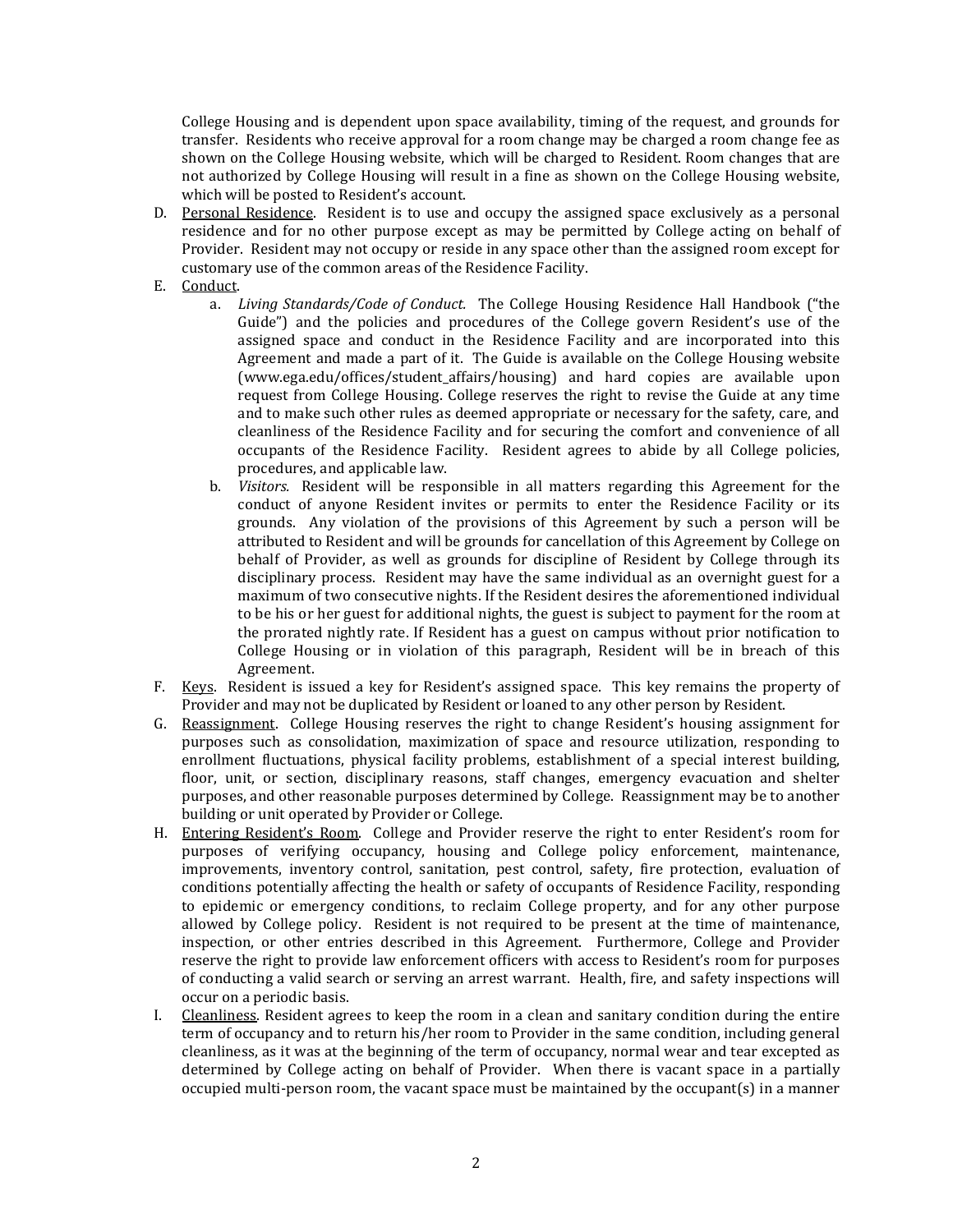that will allow a new Resident to move in immediately. Failure to do so will result in assessment of a cleaning charge to Resident's account.

- J. Damages. Resident shall pay Provider for loss of Provider property and the cost of repair for any breakage or damage to Resident's assigned room, its fixtures or any appliances and furniture, plus any damages caused by Resident or guests of Resident to other parts of the Residence Facility, including but not limited to special cleaning necessitated by improper care of rooms, furnishings, or appliances.
- K. Alterations. No changes may be made by Resident to the Residence Facility or assigned space without the advance written permission of College Housing. Prohibited alterations include, but are not limited to, shelves, partitions, lofts, window coverings, wallpaper, painting, plumbing, heating, structural changes or alterations to furniture, or removal of Provider owned furniture and its replacement with items owned by Resident.
- L. Tobacco and Smoke-Free Campus. Residence Facility and the entire College campus is tobacco and smoke-free pursuant to BOR Policy 9.1.7. The use of all forms of tobacco products is expressly prohibited. Tobacco products is defined as cigarettes, cigars, pipes, all forms of smokeless tobacco, clove cigarettes, and any other smoking devices that use tobacco such as hookahs or simulate the use of tobacco such as electronic cigarettes.
- M. Sales and Solicitations. Sales and solicitations in any form within the Residence Facility are prohibited unless specifically authorized in writing by College's Director of Housing. Door to door solicitation, distribution, or advertising is expressly prohibited. Resident will not allow any person to conduct sales, demonstrations, or presentations of any product or service in Resident's assigned space or in the Residence Facility without the prior written permission of College's Director of Housing.

# **III. MEAL PLANS**

Resident is eligible to purchase an employee meal plan. Information regarding the meal plan options can be found a[t http://www.ega.edu/images/uploads/faculty-staff-meal-plans.pdf?121316](http://www.ega.edu/images/uploads/faculty-staff-meal-plans.pdf?121316)

## **IV. FEES AND PAYMENTS**

- A. Housing Fee. Resident agrees to pay Provider a Housing Fee that is payable in monthly installments of \$\_\_\_\_\_\_\_\_\_ during the Term in accordance with the provisions of this Agreement. The Housing Fee must be received by College on behalf of Provider no later than 5:00 p.m. on the 1st day of the initial month of the Term, and on the first day of each month thereafter until the last month of the Term. The Housing Fee will be prorated if Resident's term begins on a day other than the first day of the month. Resident agrees that the Housing Fee and all other sums due under this Agreement may be paid through the College's payroll deduction.
- B. Other Fees. Resident agrees to pay those other fees shown on Exhibit A to this Agreement, which also shows the due date of such fees.
- C. Late Fee. Resident will be charged a late fee in the amount shown on Exhibit A to this Agreement for each month that any part of the Housing Fee is not paid by the payment due date.
- D. Failure to Pay Housing Fee by Due Date. If Resident does not pay the Housing Fee by the later of (i) the date Resident signs this Agreement or (ii) the date for payment of Housing Fees for the first month of the Term, Provider may cancel this Agreement, remove Resident from the Residence Facility, and avail itself of any other remedies available at law or equity.
- E. Failure to Pay Sums Due. Resident understands and agrees that College may apply any sum that would otherwise be returned to Resident under this Agreement to any amounts past-due by Resident to Provider or College.. Past-due accounts may also be referred for collection. Resident agrees to reimburse Provider the fees of any collection agency, which may be based upon a percentage of the amount owed by Resident at a maximum of 33.3% of the amount owed and all costs and expenses of collection, including reasonable attorneys' fees Provider incurs in any collection efforts.
- F. Damage to Assigned Room. The condition of Resident's assigned room, including furnishings, will be inventoried prior to move-in. Resident will have 48 hours after move-in to inspect the room and furnishings. Any defects or damage beyond normal wear and tear must be identified by Resident via College's electronic work order system within this 48-hour period to be considered for exclusion when assessing applicable damage fees upon move-out.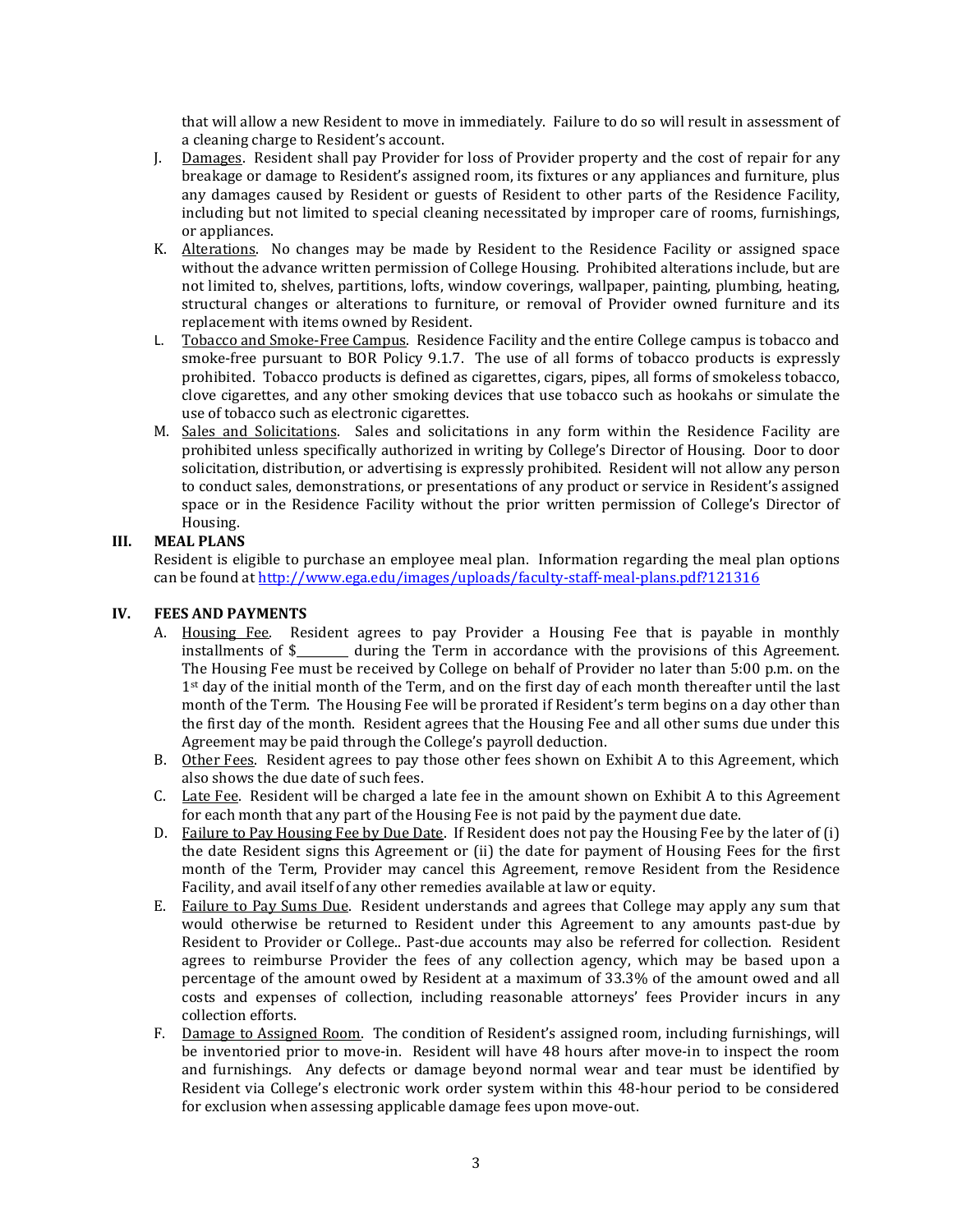- G. Common Area Damages. Residents of a hall within the Residence Facility may also be required to share on a pro-rata basis the expense of cleaning, painting, repairing, or replacing damaged Residence Facility property in common areas which such damage is not due to normal wear and tear and the person causing the damage is unknown. The determination of the amount of such loss or damage, selection of repair or replacement method, and scheduling of the repair or replacement will be made by College in its sole discretion. Resident agrees to pay assessed common area charges upon demand.
- H. No-Reduction of Abatement. Temporary failure to provide electricity, hot or cold water, heat and/or air conditioning, phone service, cable television service, internet service, or any other service will not be a reason for reduction, abatement, or withholding of any portion of the Housing Fee or other payment due under this Agreement. No adjustment to the Housing Fee or other compensation may be claimed by Resident for inconvenience or discomfort from the making of repairs, improvements to facilities, or temporary service outage.

## **V. CANCELLATION BY RESIDENT**

A. Full Cancellation. To cancel this Agreement, Resident must notify Provider in writing thirty days prior to cancellation. Resident's cancellation of this Housing Agreement will result in accruing certain cancellation and/or housing fee charges as described in Schedule B of this Agreement.

## **VI. CANCELLATION BY PROVIDER**

- A. For Cause. The occurrence of any of the following events by Resident will constitute a breach of this Agreement for which College on behalf of Provider may cancel this Agreement for cause and take immediate possession of the room upon written notice to Resident:
	- a. Violation of any term or provision of this Agreement, including but not limited to failure to pay all applicable fees when due;
	- b. Violation of Residence Facility policies and procedures as outlined in the Guide;
	- c. Violation of College's policies and procedures;
	- d. Violation of any state, local, or College drug or alcohol policy;
	- e. Violation of any applicable law, rule, or regulation;
	- f. Endangerment of the health and safety of the residential community of the Residence Facility;
	- g. Disciplinary suspension or dismissal by College;
	- h. Disruptive behavior;<br>i. Damage from fire or s
	- Damage from fire or smoke, otherwise causing the assigned space to be uninhabitable;
	- j. Refusal to comply with the direction of College Housing or Provider staff acting in accordance with their respective scope of responsibility;
	- k. Vandalizing any College or Provider owned or managed property; or <br>l. Separation of employment from East Georgia State College.
	- Separation of employment from East Georgia State College.

Upon Resident's breach of this Agreement, College will deliver written notice of cancellation of this Agreement and give Resident a minimum of 12 hours and a maximum of 48 hours to complete the move-out procedures and vacate the premises. Cancellation by College on behalf of Provider pursuant to this paragraph will not release Resident from the obligation to pay all fees under this Agreement for the entire Term and Resident will not receive a refund of any portion of the Housing Fees or other applicable fees as a result of this cancellation. Resident's obligation to pay all applicable fees due under this Agreement for the Term will survive termination of this Agreement for cause.

B. Failure to Occupy. Resident must occupy the assigned space or deliver written notice of delayed arrival to College by 9:00 a.m. on the first day of the Term of residency. College on behalf of Provider reserves the right to cancel this Agreement and/or reassign the assigned space to another person if Resident does not comply with this provision. Cancellation by College of behalf of Provider pursuant to this paragraph will not release Resident from the obligation to pay all fees under this Agreement for the entire Term.

# **VII. INDEMNIFICATION, ACKNOWLEDGEMENT, AND RELEASE**

A. Acknowledgement and Release. Resident acknowledges and agrees that neither Provider nor College promises, warrants, or guarantees the safety and security of Resident, Resident's guest, or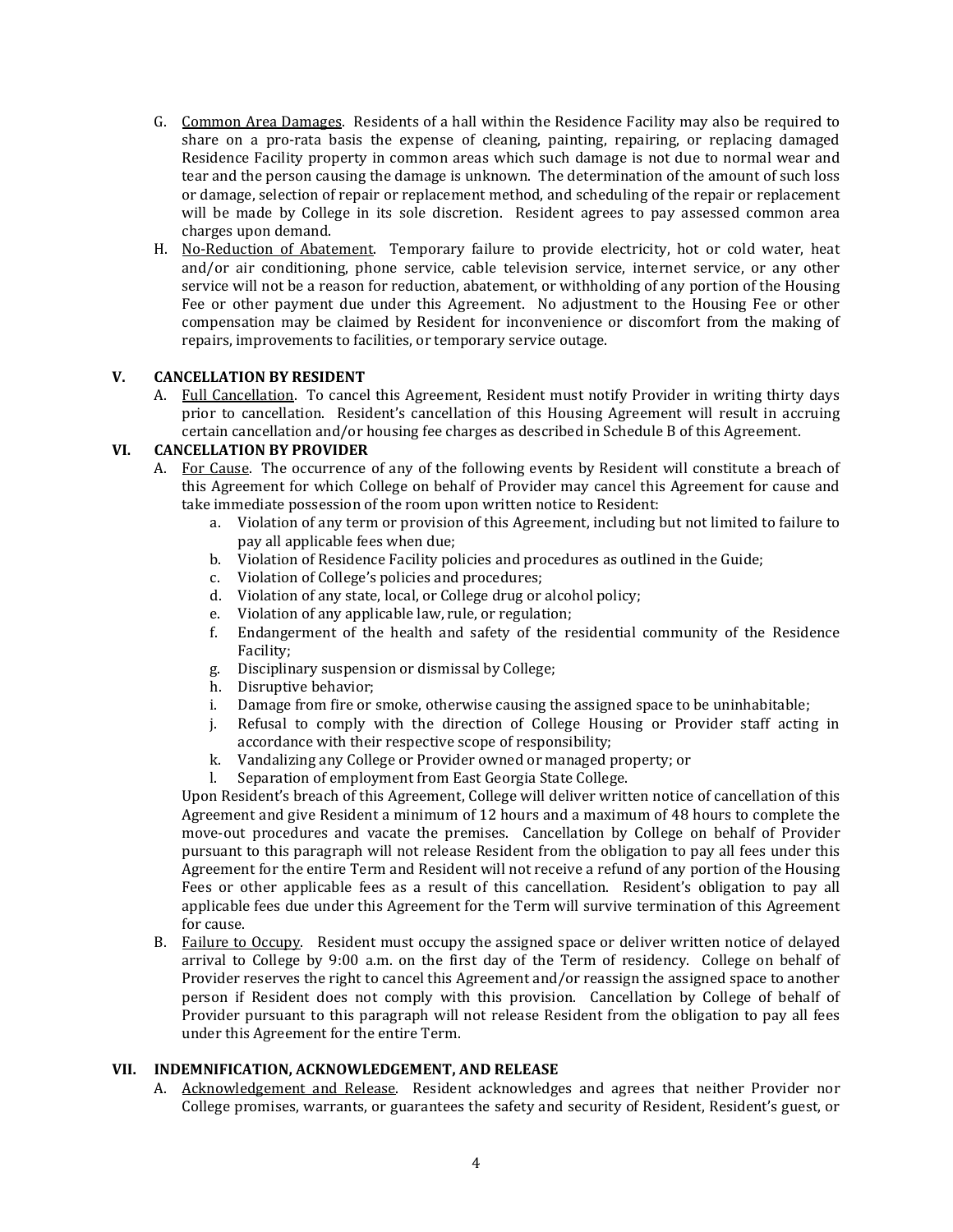Resident's personal property against the criminal actions of other residents or third parties. Resident acknowledges and agrees that neither Provider nor College will be liable for any damage or injury to Resident, Resident's guests, or Resident's personal property or to any person entering the room assigned to Resident or the Residence Facility, for injury to person or property arising from theft, vandalism, or casualty occurring in the room assigned to Resident or the Residence Facility.

- B. Indemnification and Release. Resident agrees to indemnify and hold harmless Provider, College, and their respective directors, board members, agents, and employees from and against all claims, actions, judgments, damages, liabilities, costs, demands, losses, and expenses (including, without limitation, reasonable attorneys' fees and disbursements) resulting from or arising out of injury to the person or property of Resident or Resident's guests while Resident resides in the Residence Facility, regardless of the cause (including, but not limited to, injury resulting from engagement, involvement, participation by Resident or any of Resident's guests in any event sponsored by College or Provider) unless such injury is caused by the negligence or intentional misconduct of Provider, College, or their respective agents. Resident hereby release and forever discharge harmless Provider, College, and their respective directors, board members, agents, and employees from any and all demands, causes of action and/or judgments of whatsoever nature or character, past or future, known or unknown, whether in contract or tort, whether for personal injuries, property damage, payments, fees, expenses, or any other monies due or to become due, or damages of any kind or nature, and whether arising from common law or statute, arising out of, in any way, this Agreement and the use of the Residence Facility.
- C. Insurance. Resident is strongly encouraged to purchase and maintain appropriate renters insurance as well as health and accident insurance and personal liability insurance. Resident acknowledges that neither Provider nor College carry any insurance on Resident's personal property and are not liable for lost, stolen, or damaged personal property kept within the Residence Facility or on College property.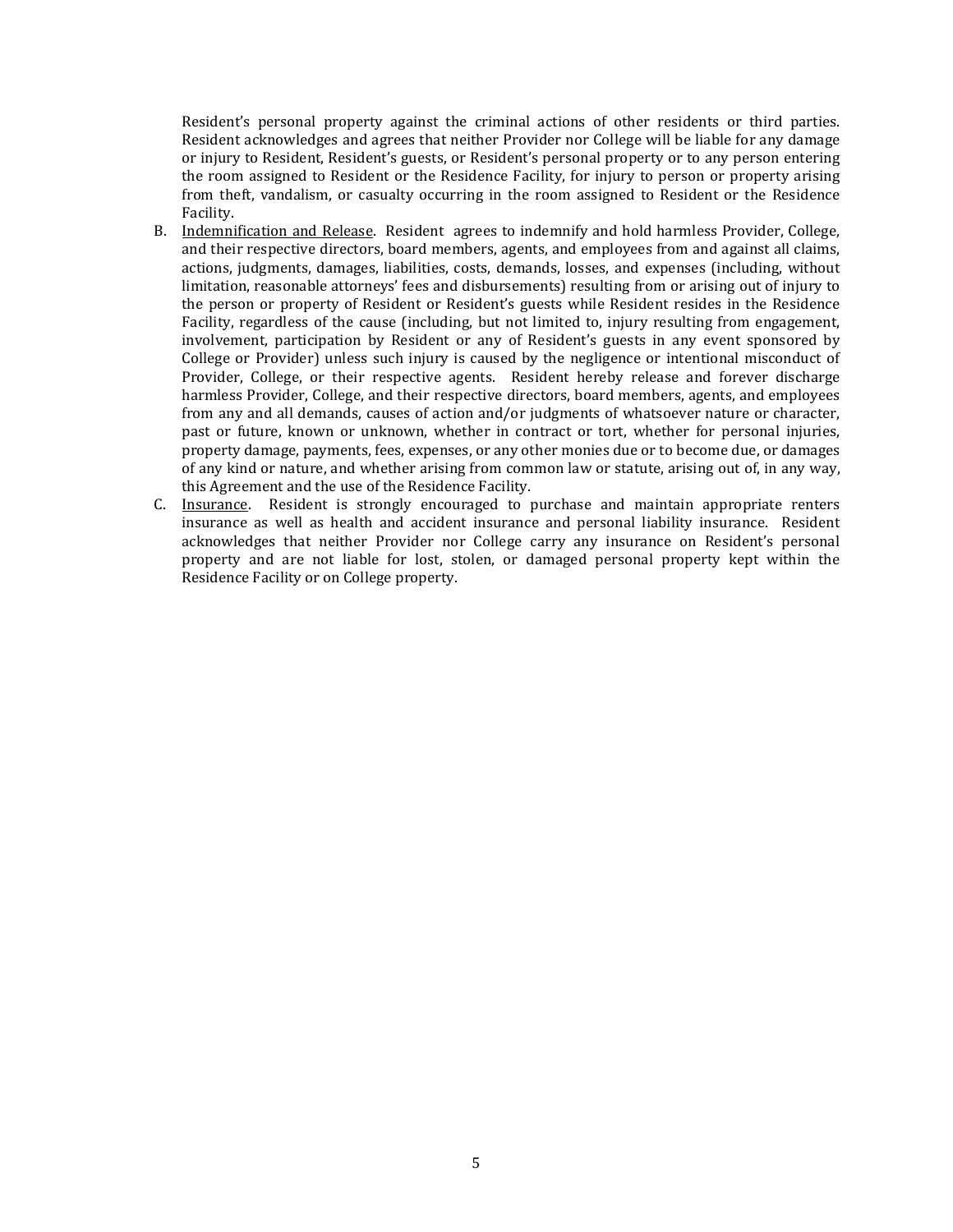### **VIII. MISCELLANEOUS**

- A. Eligible Employee and Availability. The Residence Facility is available for use by single (unmarried) employees of the College on a space available basis. Children are not allowed in the Residence Facility. The Housing Agreement grants the eligible employee the right to occupy the Residence Facility on a per bed basis. EGSC students have first priority for housing beds in the Residence Facility. College and Provider's goal is full occupancy of all beds in each unit. Provider reserves the right to cancel this Housing Agreement if student demand for additional beds in the unit results in a more cost-effective result. Provider agrees to provide Resident with cancellation notice as provided in Exhibit B.
- B. Emergency Contact Information. Resident must complete and provide to College an emergency contact information form provided by College Housing before Resident will be allowed to move into the Residence Facility.
- C. Fire Safety. Resident will not tamper with fire alarms, smoke detectors, fire extinguishers, fire hoses, or exit signs. Resident will promptly evacuate Residence Facility upon the sounding of an alarm or as otherwise directed by College Housing staff. Resident will participate in any periodic fire drill and fire safety training conducted by College for the Residence Facility.
- D. Communication with Resident. Resident agrees that College and Provider may (but is not required to) communicate with Resident through Resident's official College email account for all aspects of this Agreement, including but not limited to notice of charges, refunds, and housing information notices.
- E. Non-Disclosure of Room and Phone Number. Except as otherwise required by applicable law, College Housing does not disclose room or telephone information except upon written request by Resident for the release of this information.
- F. Check-out Requirements. Residents must meet the following check-out requirements: (i) Resident has moved all personal property from the Residence Facility; (ii) Resident's assigned space has been cleaned by Resident; and (iii) the proper check-out records, keys, and access card(s) have been returned to authorized College Housing staff. In addition to any fees assessed for damages, lost key(s) or lost access card(s), failure to follow the check-out guidelines will result in Resident continuing to incur room charges and Resident will be assessed an improper check-out fine as outlined on Exhibit A to this Agreement.
- G. Transfer and Assignment. No transfer or assignment of this Agreement or the space assigned to Resident is permitted without the prior written consent of Provider and College. Provider is allowed to transfer or assign its interest in this Agreement at any time.
- H. Modification of this Agreement. Provider and College reserve the right to modify any provision of this Agreement upon notice to Resident that may become reasonably necessary to efficiently and effectively operate the Residence Facility.
- I. Governing Law. This Agreement will be governed by the laws of the State of Georgia and the policies, rules and regulations of College.
- J. Severability. If any part of this Agreement is found to unenforceable, the remaining parts will continue in full force and effect.
- K. No Waiver. The failure of Provider or College to insist, in any one or more instances, upon strict compliance with any of the terms of this Agreement will not be considered as a waiver of such terms and the same will continue in full force and effect.
- L. Attorneys' Fee and Collection Costs. Resident agrees to reimburse Provider and/or College (as the case may be) the fees of any collection agency, which may be based upon a percentage of the amount owed by Resident to Provider and/or College (as the case may be) at a maximum of 33.3% of the amount owed and all costs and expenses, including reasonable attorneys' fees, Provider and/or College (as the case may be) incurs in such collection efforts.
- M. Assumption of Risk. There are risks associated with living in a higher education housing environment and with participating in College Housing. Resident acknowledges these risks and elects to reside and participate with full knowledge of the risks of injury, illness, or damage to property. Resident acknowledges and agrees that he/she is owed no extraordinary duty of care in connection with his/her residency in the Residence Facility.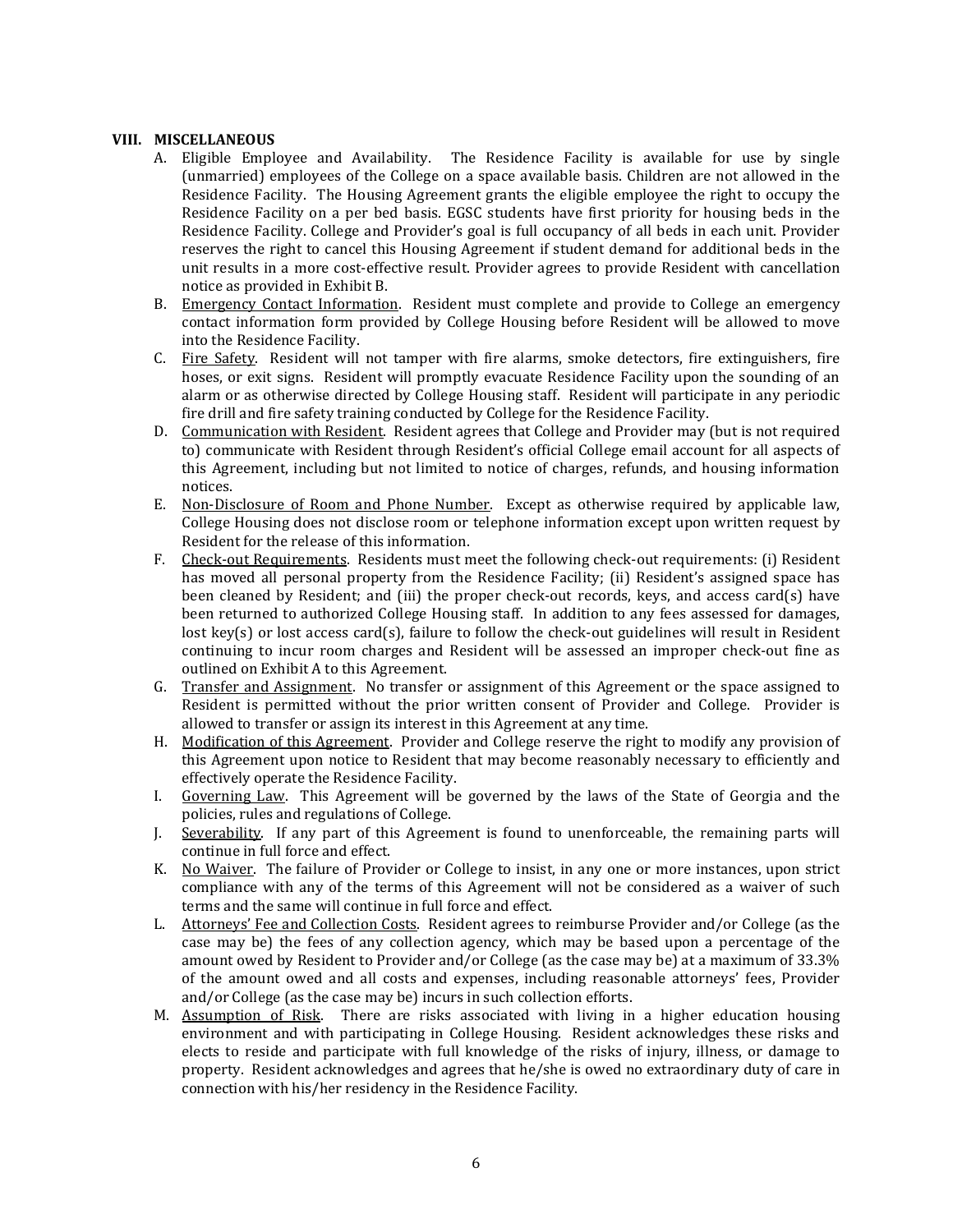- N. Personal Property. Neither Provider nor College is responsible for unclaimed personal property and items left in any part of the Residence Facility after check-out or termination of this Agreement will be deemed abandoned and discarded or donated to local charities.
- O. Criminal Background Checks. Provider and College reserve the right to conduct criminal background checks on Resident to determine Resident's suitability to live in Residence Facility, and Resident consents and agrees that Provider and College has permission to conduct criminal background checks on Resident.

Resident accepts and agrees to the terms and conditions of this Agreement.

\_\_\_\_\_\_\_\_\_\_\_\_\_\_\_\_\_\_\_\_\_\_\_\_\_\_\_\_\_\_\_\_\_\_\_\_\_\_\_\_\_\_\_\_\_\_\_\_\_\_\_\_\_\_\_\_\_\_\_\_\_ Print Name of Resident (as shown in College records

\_\_\_\_\_\_\_\_\_\_\_\_\_\_\_\_\_\_\_\_\_\_\_\_\_\_\_\_\_\_\_\_\_\_\_\_\_\_\_\_\_\_\_\_\_\_\_\_\_\_\_\_\_\_\_\_\_\_\_\_\_ \_\_\_\_\_\_\_\_\_\_\_\_\_\_\_\_\_\_\_\_\_\_\_\_\_\_\_\_\_\_\_\_\_\_\_\_\_\_ Signature of Resident **Date** 

\_\_\_\_\_\_\_\_\_\_\_\_\_\_\_\_\_\_\_\_\_\_\_\_\_\_\_\_\_\_\_\_\_\_\_\_\_\_\_\_\_\_\_\_\_\_\_\_\_\_\_\_\_\_\_\_\_\_\_\_\_ Resident's Email Address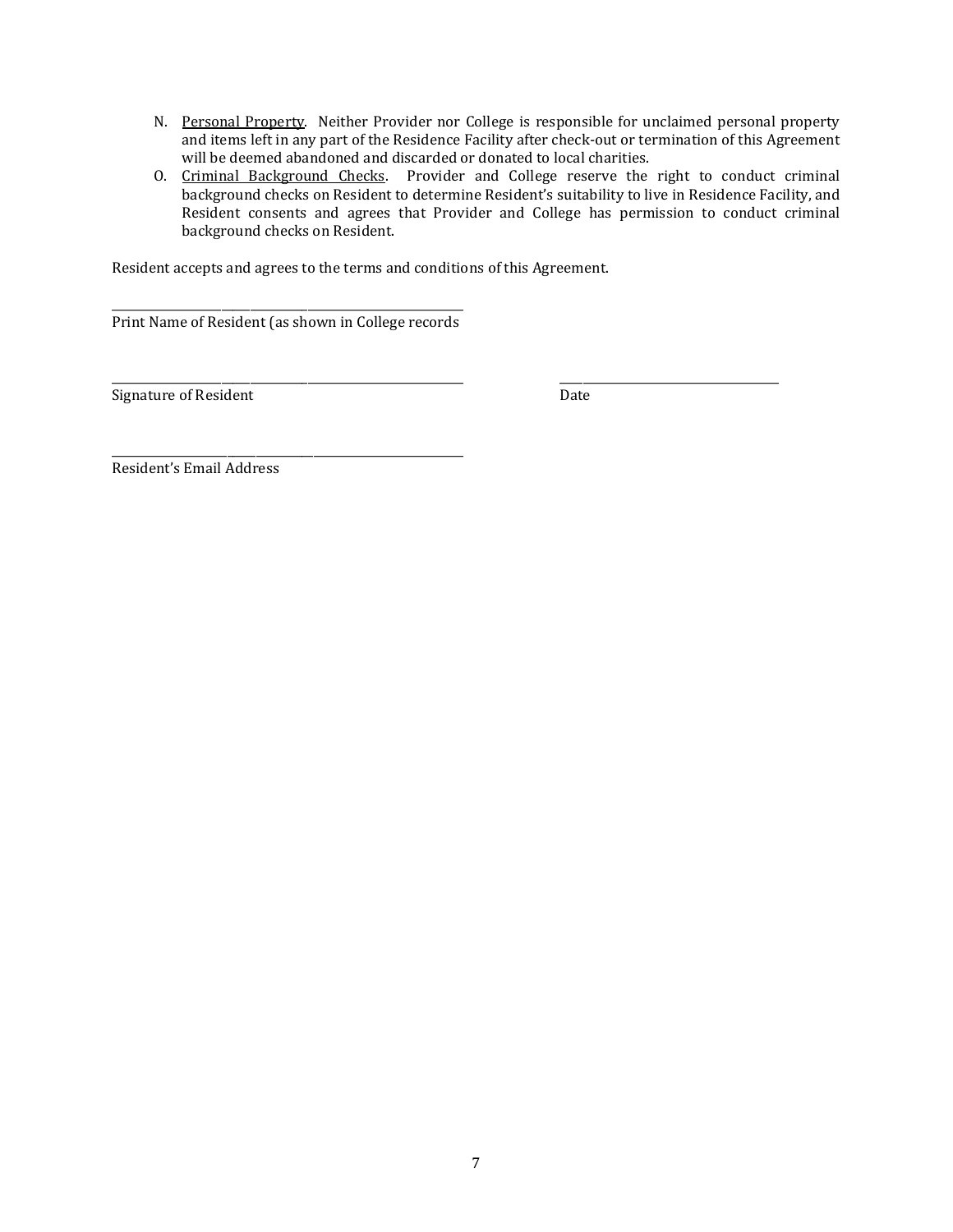### **EXHIBIT A HOUSING AND OTHER FEES**

1. Housing Fee: (see IV.A(\):  $\frac{1}{2}$  - due on the 1<sup>st</sup> day of the month.

2. Late Payment Fee: (see IV.C): \$50 - due on 2nd day of month.

3.Improper Room Change Fine: (see II.C): \$50 – due within ten business days of assessment.

4.Improper Check-out Fine: (see VIII.E): \$50 – due within ten business days of assessment.

5. Lockout Fee: \$20 – due within ten business days of assessment.

6.Damages: varying amounts **-** due within ten business days of assessment.